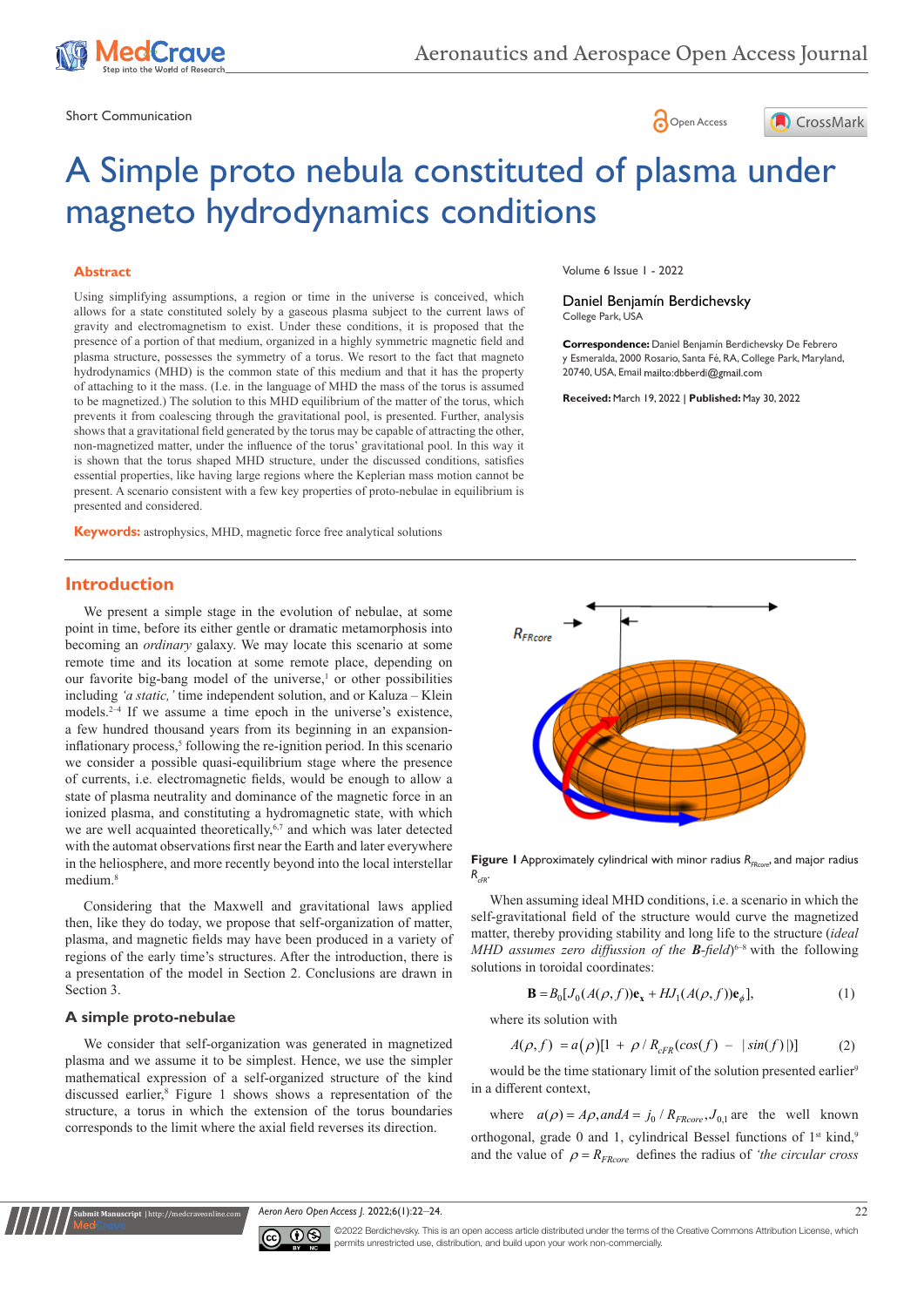*section'* of an approximated cylinder-section of the torus at the location where the axial magnetic field has its first node, is identically zero, *i.e.,*  $J_0(j_0) = 0$ . In this case study there is no volume (*Vol*) change of the matter magnetized structure with time. A more general case is considered elsewhere.<sup>10,11</sup> As usual we evaluate the convective current  $J_c$  using ( $J_c = \tilde{N} \times H$ ), <sup>12</sup> up to  $O(R_{FRcore} / R_{cFR})^2$ , with the accuracy dependent on the ratio of the minor  $(R_{cFRcore})$  to major  $(R_{cFR})$  torus radii, and which gives next the convective current  $J_c$  components

$$
J_{cx} \left( \text{modified} \right) = A / \mu_0 \{ H B_x [1 - 2\rho / R_{cFR}(\cos(f) - |\sin(f)|)] + \Delta j_{cx} \} \quad (3.\text{a})
$$

with

 $B_x = B_0 J_0(A(\rho, f))$ , and  $\Delta j_{cx} = \rho / R_{cFR}(\cos(f) - |\sin(f)|) J1(A(\rho, f)) / A(\rho, f)$ the other two components of  $J_c$  being:

$$
J_{c\rho} = -A/\mu_0 H B_f \rho / R_{cFR}[\sin(f) + \partial_f |\sin(f)|]
$$
 (3.b)

$$
J_{cf} = A / \mu_0 H B_f [1 - 2\rho / R_{cFR} (cos(f) - |sin(f)|)] \qquad (3.c)
$$

where  $B_f = HB_0J_1(A(\rho, f))$  is the polar component of the magnetic field density **B**. and  $H = +1$  or  $-1$  is the handedness of the FR, and Equations  $(3.a - 3.c)$  are the corrected expressions<sup>11</sup> Notice that in this case the equations simplify by neglecting time dependencies, i.e. *steady state only,* considered here. These three components of **J**<sub>c</sub> can be visualized with the help of (Figure 1) which allow to understand the geometric shape of the circulation of the MHD convection current, with components from Equation 3.a to 3.c, respectively flowing along the main axis '**x**' of the torus, current  $J_{\alpha}$ , the minor radius '**ρ**' of the torus, I,e current J<sub>co</sub>,, and along '*φ*' the poloidal current,  $J_{\varphi}$ , where '**x**, **ρ**, and  $\varphi$  ' constitute a right handed coordinate system.

Next we drop subindices for  $R_{cFR}$ , and instead we use R. The summatory of all 'torus' elements and gravitational forces acting on each infinitesimal element ' $\delta M_{T_{\text{Orrus}}}$ ' at the torus' locus is oriented to the center of the torus, defined as

$$
\mathbf{F}_{g} \left( \delta M_{Torus} \right) = - G M_{Torus} \delta M_{Torus} \mathbf{R} \left( \delta M_{Torus} \right) / \left| \mathbf{R} \right|^{3} \tag{4. a}
$$

for circular symmetry of the simple case of homogeneously distributed matter in a magnetized field (defined in Equation 1). Also, any mass particle *m* located at the distance from the center of the torus  $|\mathbf{r} - \mathbf{R}|$  is bound to feel such gravitational pull,

$$
\mathbf{F}_g(m(\mathbf{r}-\mathbf{R})) = -GM_{Torus}m(\mathbf{r}-\mathbf{R})/|\mathbf{r}-\mathbf{R}|^3 \tag{4.b}
$$

similar to the one shown in Equation 4.a for a coordinate system with its origin at the center of the torus.

For the expression of the vector potential **A**, notice that the corrected expression 13 is easily generalizable to the case of a torus. Once with the expression for the magnetic field and the current, it is easy to find the equilibrium condition for

$$
\sum \mathbf{F} = \mathbf{0} \tag{5}
$$

where we here solely consider magnetic and gravitational forces, i.e.

$$
\int_{M} \mathbf{F}_{g} \left( dM_{Torus} \right) dM + \int_{J} dJ_{C} X \mathbf{B} = \mathbf{0}
$$
 (6)

and, considering the solution of Equation 6 in<sup>11</sup> for a truncated torus, we proceed to the generalization of the simpler case of a whole torus developed here, which for us corresponds to the simplified equilibrium expression

$$
- G \left( M_{Torus} \right)^2 + (25 \mu_0 / 4) \left[ \Phi_f^2 \right] = 0. \tag{7}
$$

The mass of the torus ( $M_{\text{Torus}}$ ) and the poloidal magnetic flux ( $\Phi_{\phi}$ ) forces in equilibrium are simply related as shown in Equation (7). In this way we obtain, for a simple limit, the condition for matter to be attached to the 'protogalaxie magnetic field' generated by convective currents, which stabilize the matter in a cold *frozen matter* condition. Preliminary studies<sup>13,14</sup> suggest that this, "a stable structure." will possess specific thermodynamic properties characteristic of a diamagnetic environment. This stability condition could be subject to a variety of possible disruptions and that study is beyond the scope of the present work.

Notice that the model does not consider the presence of angular momentum, even though its presence is well known in most galaxies<sup>15</sup> (Most likely the centripetal force associated to a "*low velocity*" simplified here to a rigid rotation of the structure would add to its stability respect to the pull of the gravitational force.)

## **Discussion**

A possible scenario is that the curvature of the magneto matter structure could be provided by the re-ignition process after the appearance of supermassive stars of relatively short life cycles, followed by their gravitational collapse after a primordial cooling following the big-bang as presented in hypotheses elsewhere.<sup>15</sup> Here, on simplifying grounds it is given consideration to the possibility of the evolution, under those conditions, of the highly symmetric MHD magneto-matter with a torus shape presented in Figure 1. From our analysis, a large, symmetric, magnetic-matter is connected to the generation of point-like gravitational center at the locus of the MHD torus–structure discussed. Matter in the proximity of this center –of the torus MHD structure considered– could flow to, and possibly generate after a few hundred-thousand years a denser central region in the proto-galaxy.

When thinking of the possible origin of the angular momentum generation, a succession of coherent push by the infalling matter to the center of the major radius of the torus (possibly a proto-galaxy with a denser center and an eventual subject in a line of study to be developed). This condition could introduce angular momentum into the torus magneto-matter system. The frozen nature of the structure subjected to a rotational equilibrium would naturally make the internal part of the torus (here we call it protogalaxy) rotate in a rather synchronous way, with its external region providing a feature that could resemble the rotational pattern of increasing velocity of rotation with the distance from the center of the galaxy. This rotational pattern is today well validated from many very accurate observations, beginning approximately after the mid past century,<sup>15,16</sup> This very intriguing rotational pattern has been the engine of a large amount of work for the last several decades due to the fact that we are now well aware that this rotational pattern of galaxies goes contrary to the well understood Keplerian motion, which inspired the theory of universal gravitation by Isaac Newton.

Further, notice that the presented scenario does not require the preexistent presence of earlier black holes, the kind which could have occurred because of the collapse of the primordial super-massive stars,<sup>17</sup> and which may have constituted the seed for the possible appearance later of a *primogenious* kind of galaxies, of current uncertain existence.

#### **Acknowledgments**

To my father for his love of a whole life, and my late wife for her patience with my love for science. To my son Santiago Berdichevsky for a careful check of the English.

**Citation:** Berdichevsky DB. A Simple proto nebula constituted of plasma under magneto hydrodynamics conditions. *Aeron Aero Open Access J.* 2022;6(1):22‒24. DOI: [10.15406/aaoaj.2022.06.00137](https://doi.org/10.15406/aaoaj.2022.06.00137)